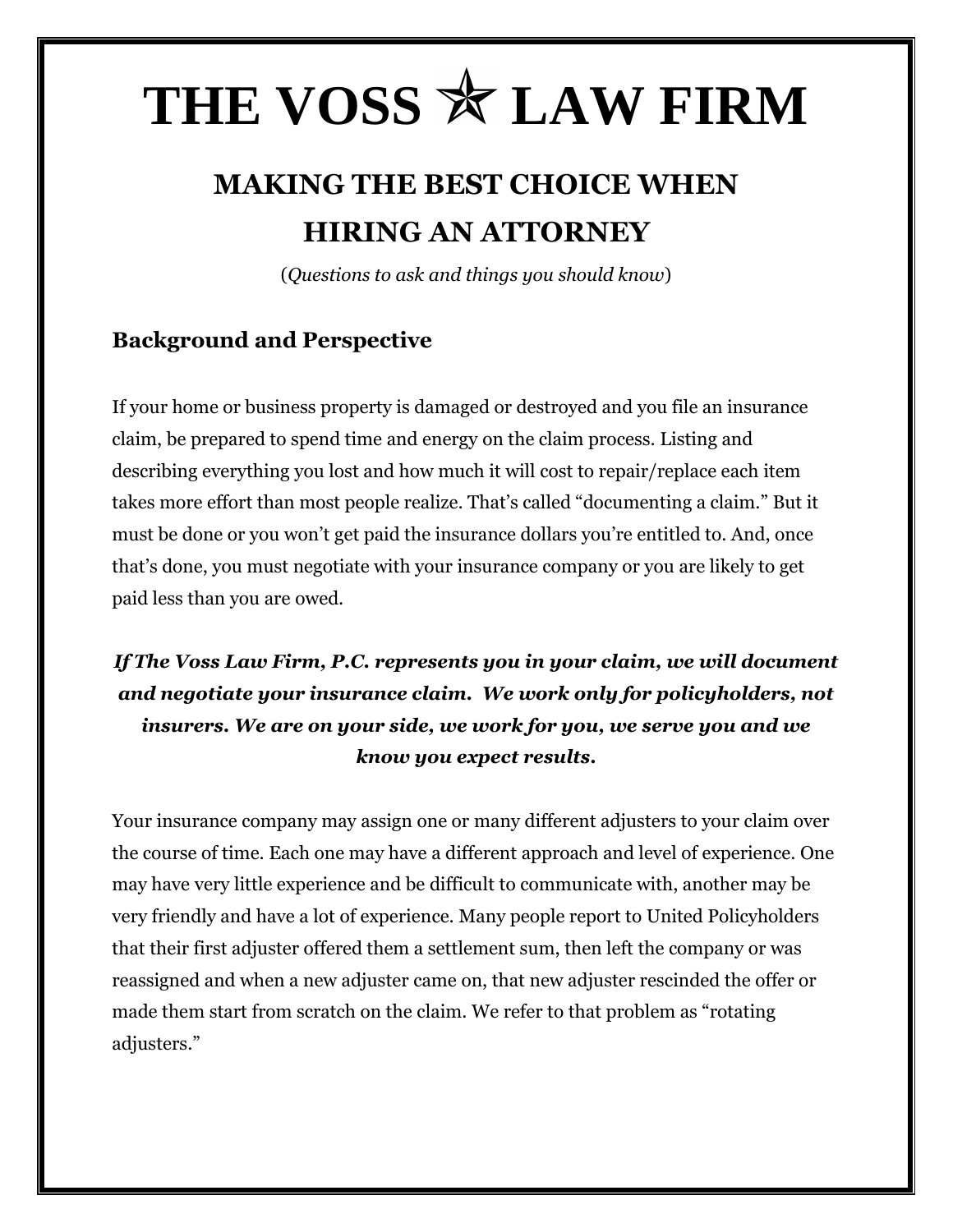When you file a claim, you may be fine on your own, or you may do better by hiring help – it's an individual decision you should make based on your own circumstances. An attorney will be your representative and advocate in the process of getting your claim processed and settled, (paid). As with any professional, some attorneys are better than others. The last thing you need when you've suffered a major loss is extra problems, so screen carefully before you hire. Resist high-pressure sales pitches and don't hire prematurely. The claim process involves leg work, paper work, basic math, insurance lingo, and negotiation.

#### **Claim adjusting is art, not science**

Most people who file a claim rely completely on their insurance company to calculate the amount of damage and what they're owed. That's not the way to go if you want to be paid all you're owed. The way to get paid all you're owed is to hire and experienced insurance litigator like Bill Voss and The Voss Law Firm who will do your calculations and research, provide complete documentation to your insurer, make a written demand for payment and keep following up until you get paid. Particularly when it comes to a large loss – you will need help from professionals to do the negotiations.

The insurance company sends out their own staff adjuster or "independent" adjuster, and their handpicked contractor, whose job it is to identify the scope of work and to estimate the costs to repair or rebuild your home. They measure the loss for the insurance company, not for you. This matters because big dollars are at stake and your financial goals and the insurers' financial goals are not the same.

It is hard for you, the insured, to know whether you are getting all that is owed under your insurance policy. Your policy may actually give you extended coverage beyond the stated dollar limits on the policy. A qualified advocate on your side can be your voice in the process and give you more input and negotiating leverage as to what you recover. Documenting a catastrophic property loss is time-consuming and burdensome to even the most sophisticated insured. Instead of relying on the insurance company to decide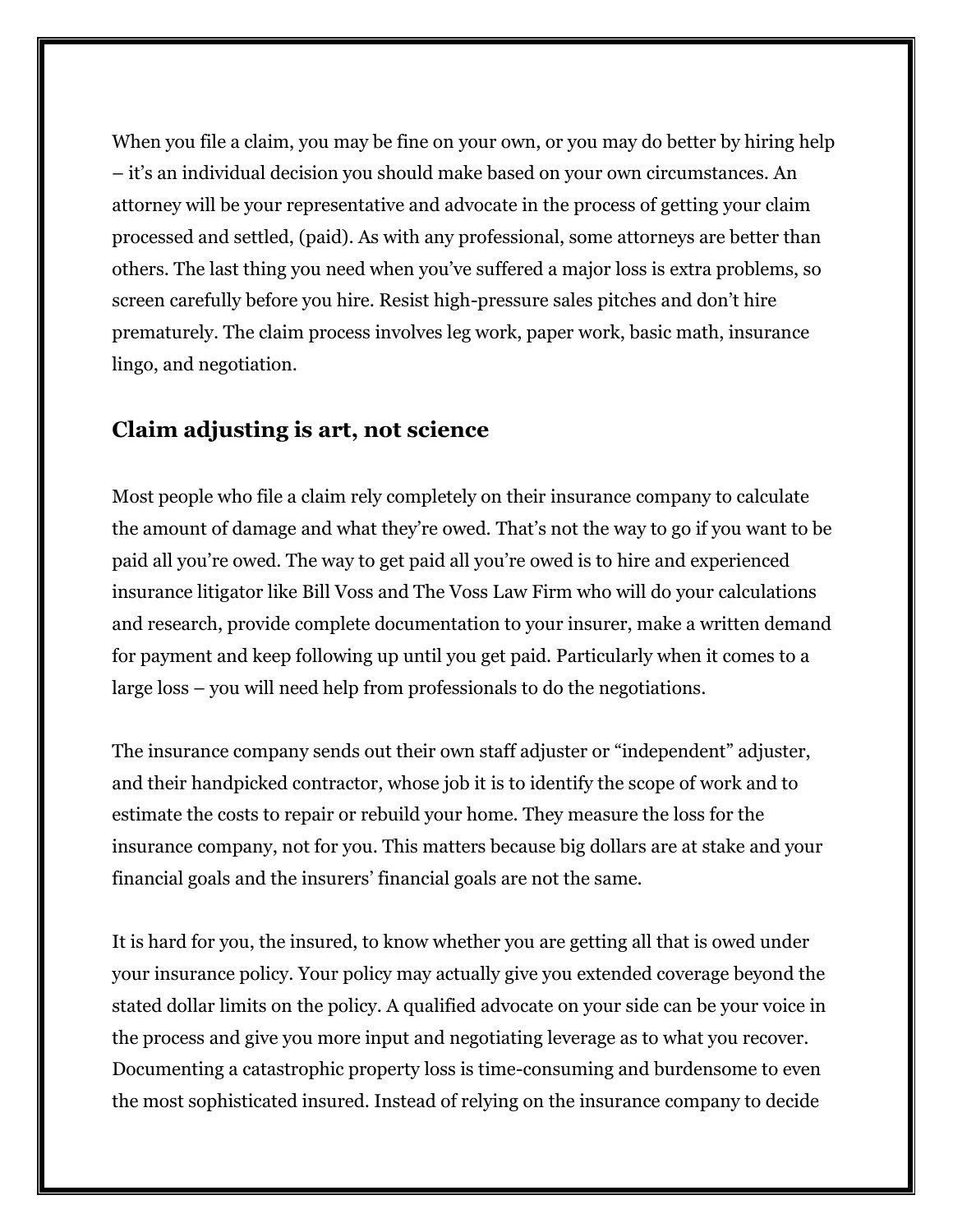how much you get to rebuild your home, hiring a good attorney can help you receive the best possible settlement.

#### **Things You Should Know Before Hiring an Attorney**

1. Be sure you are hiring a **licensed** attorney and that they are in good standing with their State Bar Association. Do not be afraid to ask to see their individual license.

2. Are you interviewing the individual(s) who will actually be handling your file? Or is the person simply a "sales rep", who will hand off your file to an attorney you do not even know? **BE SURE TO ASK IF YOUR FILE WILL BE REFERRED OUT AND IF THE ANSWER IS** *"YES"* **YOU NEED TO THINK ABOUT LOOKING ELSEWHERE.**

3. Is the law firm signing up too large a volume of business to give you the best level of care and attention? Your claim **will** be delayed if your attorney is handling too many claims.

4. Ask what skills, credentials and experience does the attorney bring to the table? How many years have they been licensed, and how long have they been practicing in your state?

5. Ask the attorney you are interviewing to give you a list of references for claims he or she has personally handled in the past 3 years. (Some attorneys move around among firms and have short-lived associations with the firm they currently represent.)

6. If the law firm is located out of the area, how do they plan to service your claim? Make sure you are clear on what you can expect from them over the long haul.

7. Is the attorney handing the claim the right personality fit for you? You must be confident and comfortable with their communications skills and level of personal commitment.